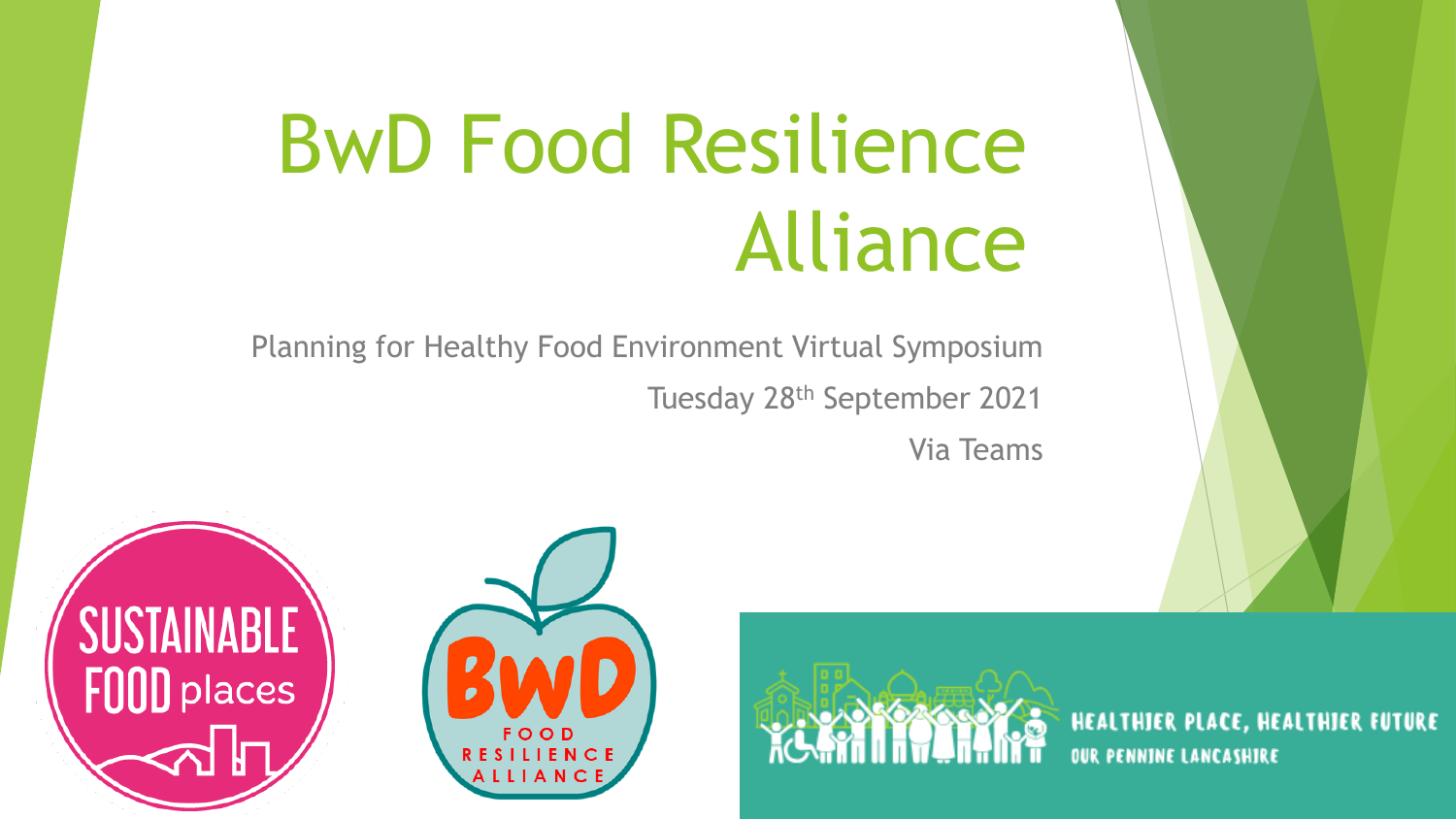

Planning for a healthy Food System?

- The inter-connections between how we: produce, process, transport, buy, consume & dispose of the food we eat and the way this affects us as individuals and communities
- The challenges of change, real and messy.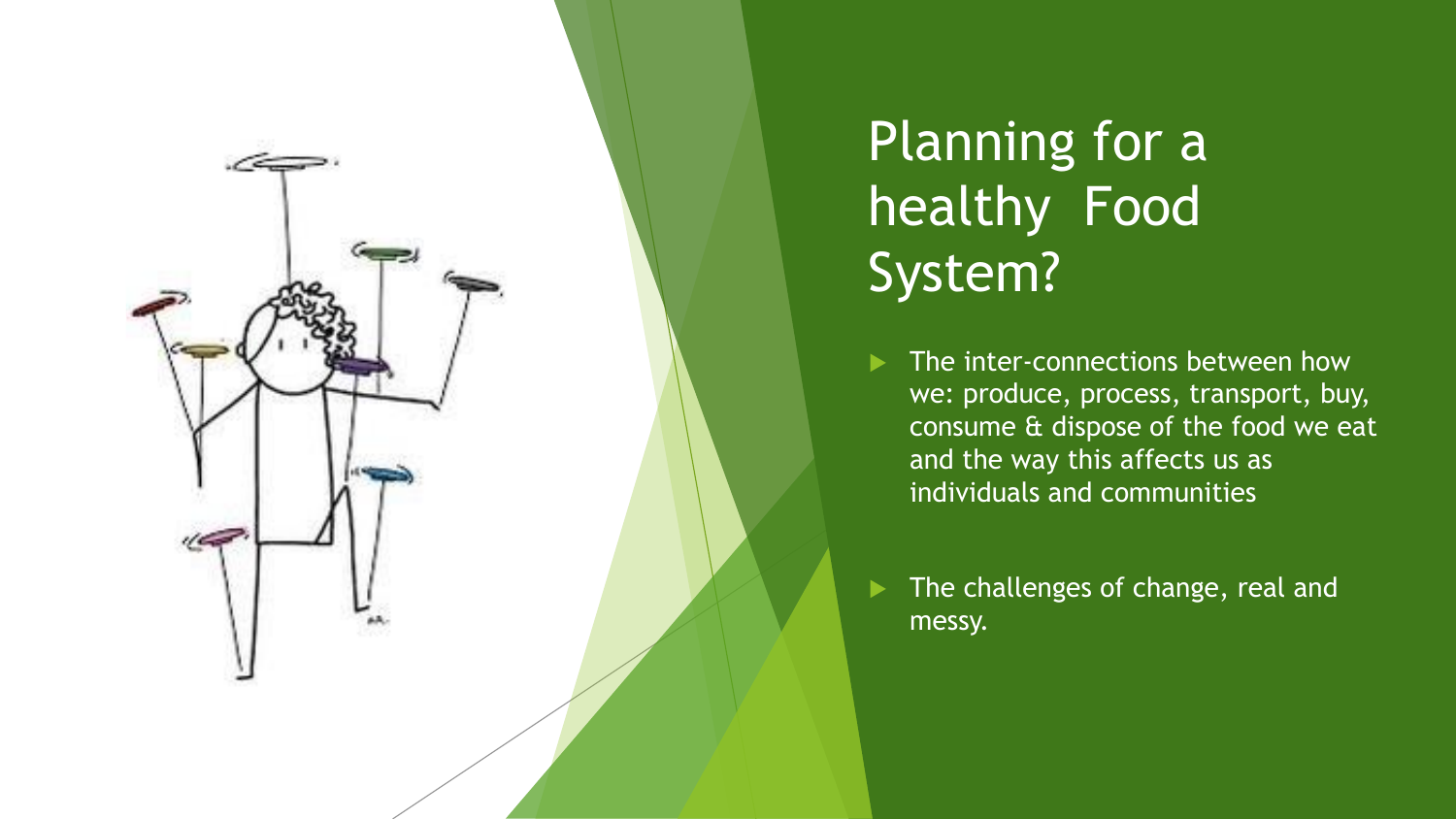## What is Sustainable Food?

Food that is produced, processed, traded and disposed of in ways that:

- contribute to thriving local economies and sustain the livelihoods of people working in the food sector **(ECONOMIC SUSTAINABILITY)**
- protect the diversity of both plants and animals and avoid damaging natural resources and contributing to climate change **(ENVIRONMENTAL SUSTAINABILITY)**
- provide social benefits, such as good quality food, safe and healthy products and educational opportunities **(SOCIAL SUSTAINABILITY)**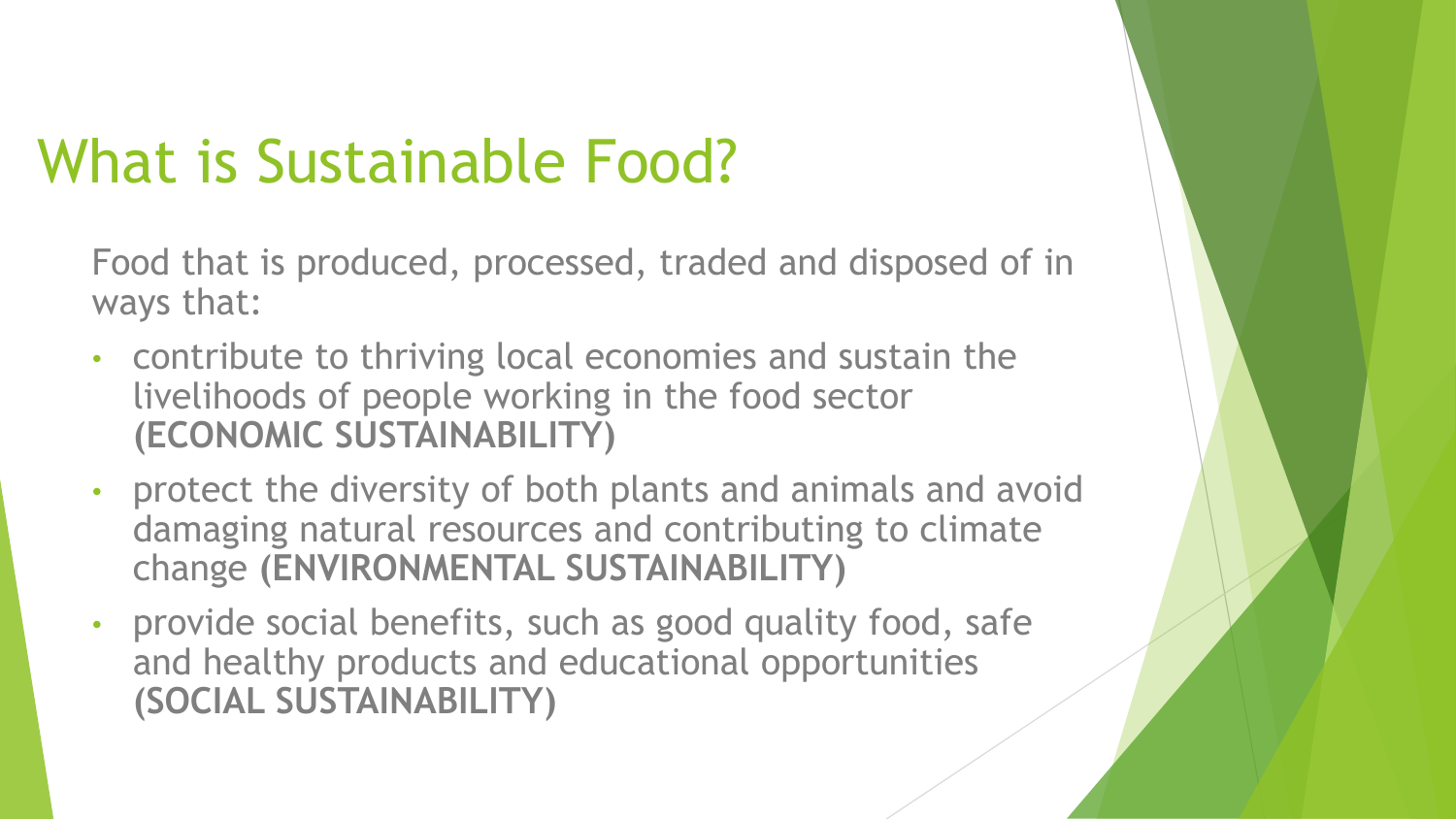### Stakeholder (Food) Mapping (what happened)

It's more complex than generally discussed . 120 corner shops

Webpage being designed to support self direction. Digital access still a concern

Involving planning with 'messy' lives. Share those stories. Poverty, jobs, skills, bins.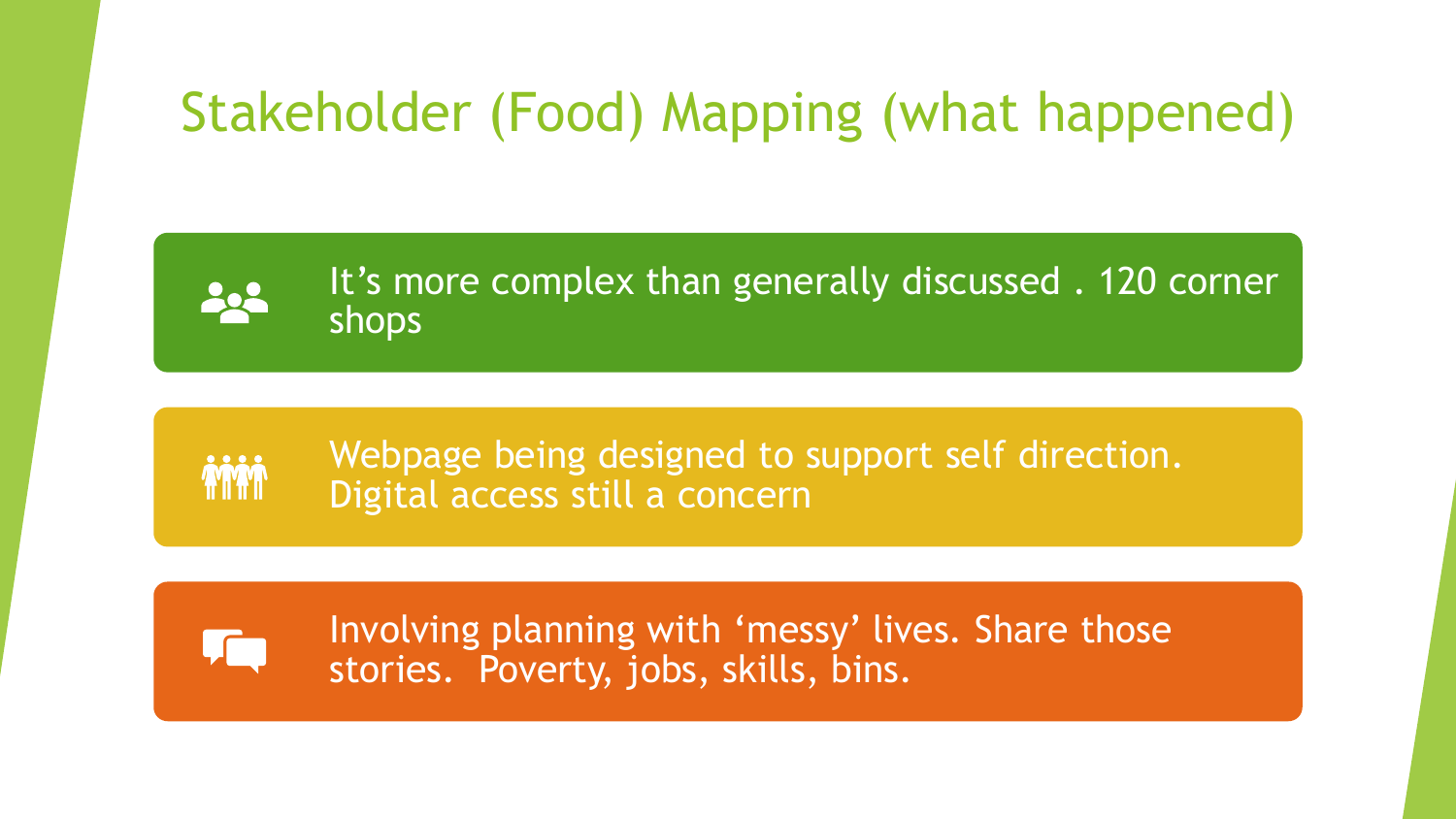### Stories, its all about stories. The buzz from our first post covid face to face gathering.

| Gather       | Continue to emphasize the lived experience, gather those stories at every<br>level. Asylum seekers love and connections. Healthy weight projects |
|--------------|--------------------------------------------------------------------------------------------------------------------------------------------------|
|              |                                                                                                                                                  |
| <b>Share</b> | At every level. Being 'with'. Challenge the practice of doing 'at' or 'for'.<br>Acknowledge how hard this is.                                    |
|              |                                                                                                                                                  |
| Collaborate  | Building trusted relationships across our communities. Suez story                                                                                |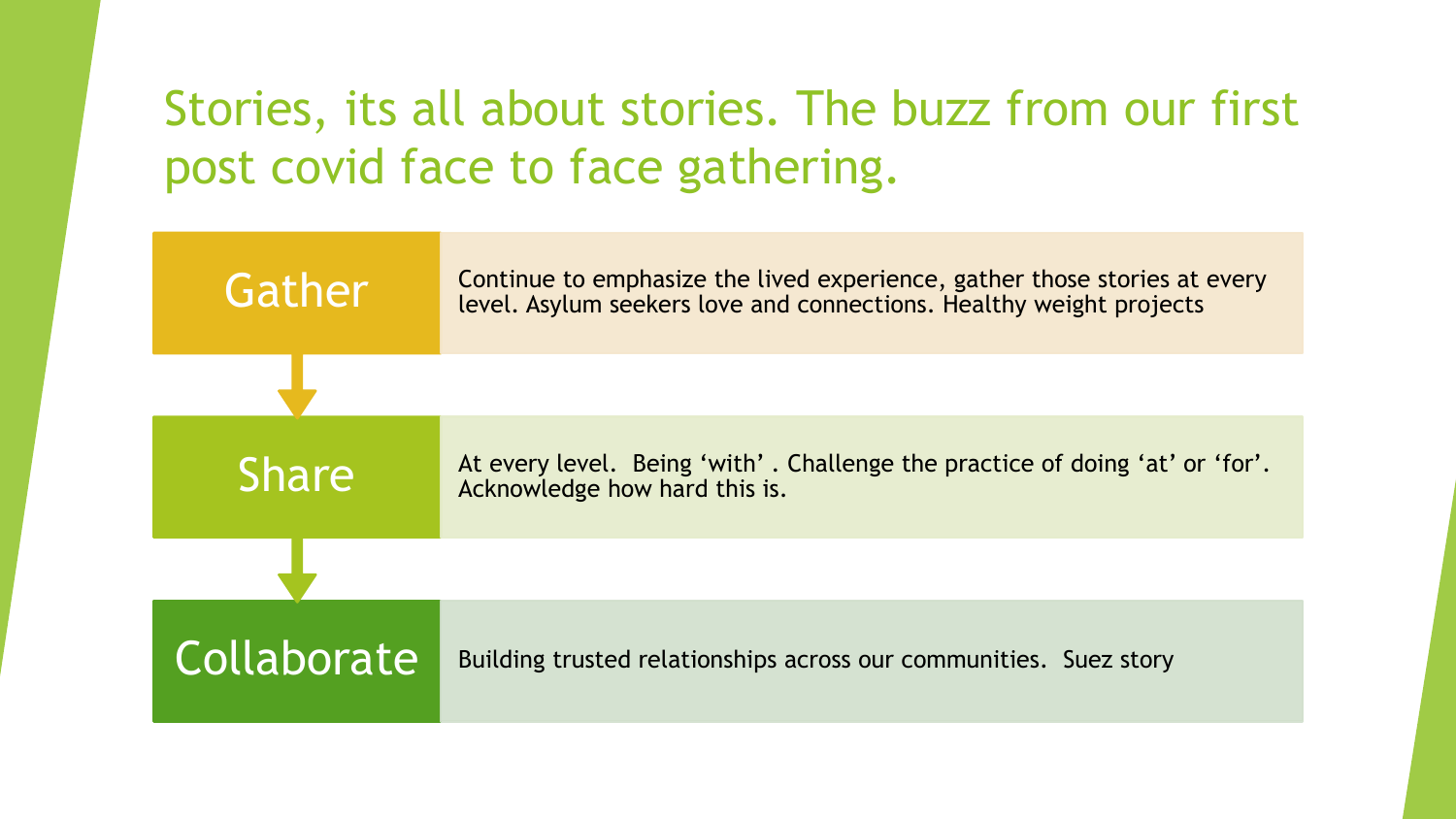### This weeks story

- $\blacktriangleright$  Planning
	- Extended hours, litter and traffic.
	- $\blacktriangleright$  History
- $\blacktriangleright$  Jobs.
	- ▶ Women and small businesses
	- $\blacktriangleright$  Instagram generation
- Invited to 'Recipe for Health'
- $\blacktriangleright$  Share ideas
	- $\blacktriangleright$  Tiffin box

Keep Creating opportunities for conversations.

Food is the first medicine.